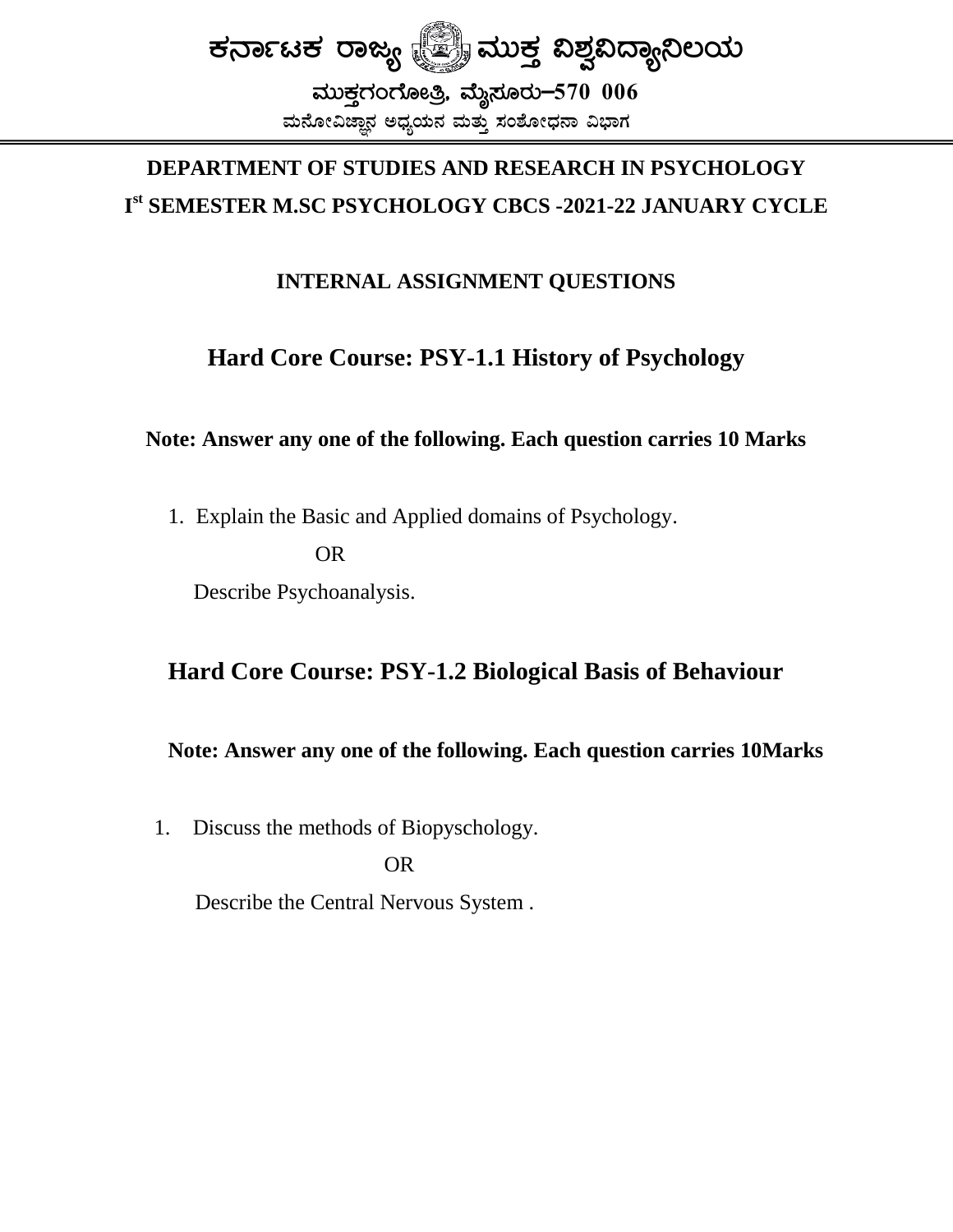

## **DEPARTMENT OF STUDIES AND RESEARCH IN PSYCHOLOGY** I<sup>st</sup> SEMESTER M.SC PSYCHOLOGY CBCS -2021-22 JANUARY CYCLE

### **INTERNAL ASSIGNMENT QUESTIONS**

### Soft Core Course PSY A 1.1 Personality and Adjustment-I

#### Note: Answer any one of the following. Each question carries 10 Marks

1. Explain the determinants of Personality.

 $OR$ 

Describe the factors affecting Adjustment.

# **Soft Core Course PSY A 1.2 Motivation and Emotions - I** Note: Answer any one of the following. Each question carries 10Marks

1. Explain the Classification of Motives.

**OR** 

Discuss the control and prevention of Stress.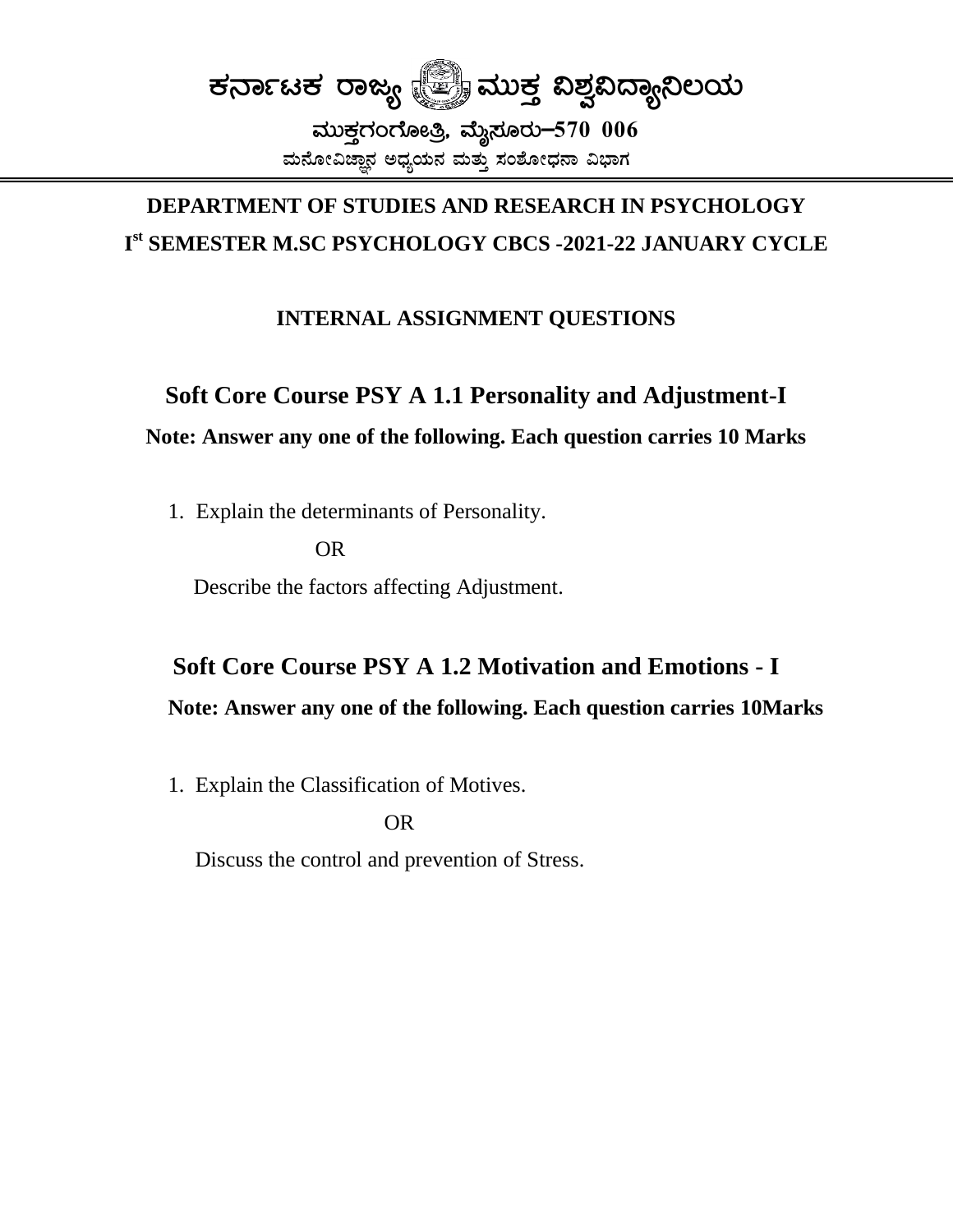

# DEPARTMENT OF STUDIES AND RESEARCH IN PSYCHOLOGY  $\mathbf{I}^{\text{st}}$  SEMESTER M.SC PSYCHOLOGY CBCS -2021-22 JANUARY CYCLE

#### **INTERNAL ASSIGNMENT QUESTIONS**

# **Soft Core Course PSY B 1.1 Contemporary Developments in Psychology** Note: Answer any one of the following. Each question carries 10 Marks

1. Discuss the philosophy of Science and Psychology.

OR.

Describe Cognitive neuroscience.

# **Soft Core Course PSY B 1.2 Social and Community Psychology** Note: Answer any one of the following. Each question carries 10Marks

1. Explain the Formation of Attitudes.

**OR** 

Discuss Community mental health and its models.